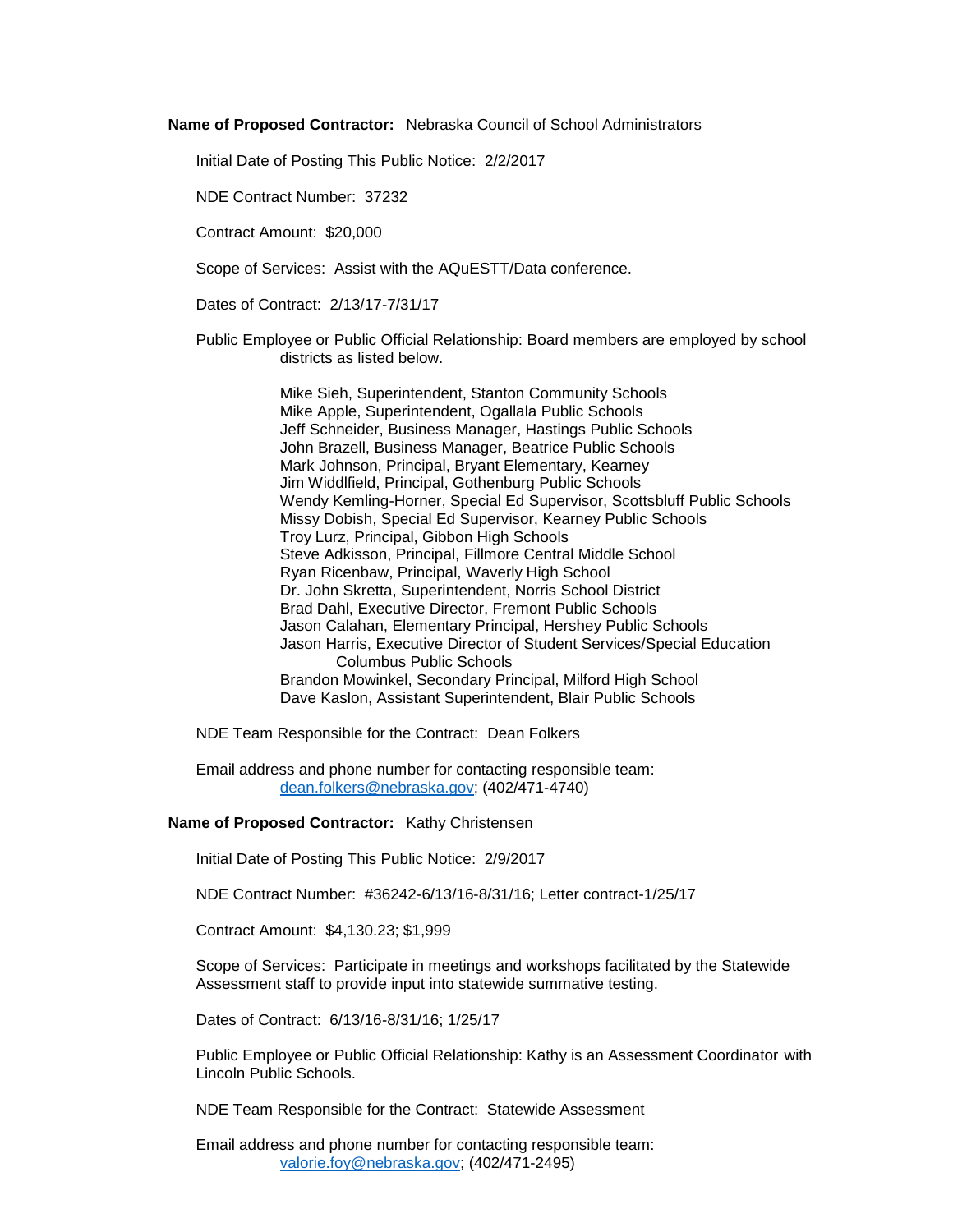## **Name of Proposed Contractor:** David Smith

Initial Date of Posting This Public Notice: 2/9/2017

NDE Contract Number: #36230-5/2/16-4/30/17; Letter contract-1/25/17

Contract Amount: \$2,850; \$1,999

Scope of Services: Participate in meetings and workshops facilitated by the Statewide Assessment staff to provide input into statewide summative testing.

Dates of Contract: 5/2/16-4/30/17; 1/25/17

Public Employee or Public Official Relationship: David is a Coordinator in Assessment & Evaluation with Lincoln Public Schools and spouse is an UNL professor.

NDE Team Responsible for the Contract: Statewide Assessment

Email address and phone number for contacting responsible team: [valorie.foy@nebraska.gov;](mailto:valorie.foy@nebraska.gov) (402/471-2495)

# **Name of Proposed Contractor:** Vern Fisher

Initial Date of Posting This Public Notice: 2/10/2017

NDE Contract Number: #37233; Letter contract 2/9/2017

Contract Amount: \$37,999.00 (Note: This amount includes a letter contract which is not expected to exceed \$1,999.00.)

Scope of Services: Will serve as a priority school intervention team member for Santee Community Schools.

Dates of Contract: 2/9/2017 – 6/12/2017

Public Employee or Public Official Relationship: Vern is a Superintendent at South Sioux City Community Schools.

NDE Team Responsible for the Contract: Commissioner's Team

Email address and phone number for contacting responsible team: [Matt.Blomstedt@nebraska.gov;](mailto:Matt.Blomstedt@nebraska.gov) (402/471-5020)

#### **Name of Proposed Contractor:** Michelle Rupiper

Initial Date of Posting This Public Notice: 2/22/2017

NDE Contract Number: #37236

Contract Amount: \$3,000

Scope of Services: Present keynote at the Step Up to Quality Conference.

Dates of Contract: 3/1/17 – 3/31/17

Public Employee or Public Official Relationship: Michelle is an employee at UNL.

NDE Team Responsible for the Contract: Early Childhood

Email address and phone number for contacting responsible team: [melody.hobson@nebraska.gov;](mailto:melody.hobson@nebraska.gov) (402/471-0263)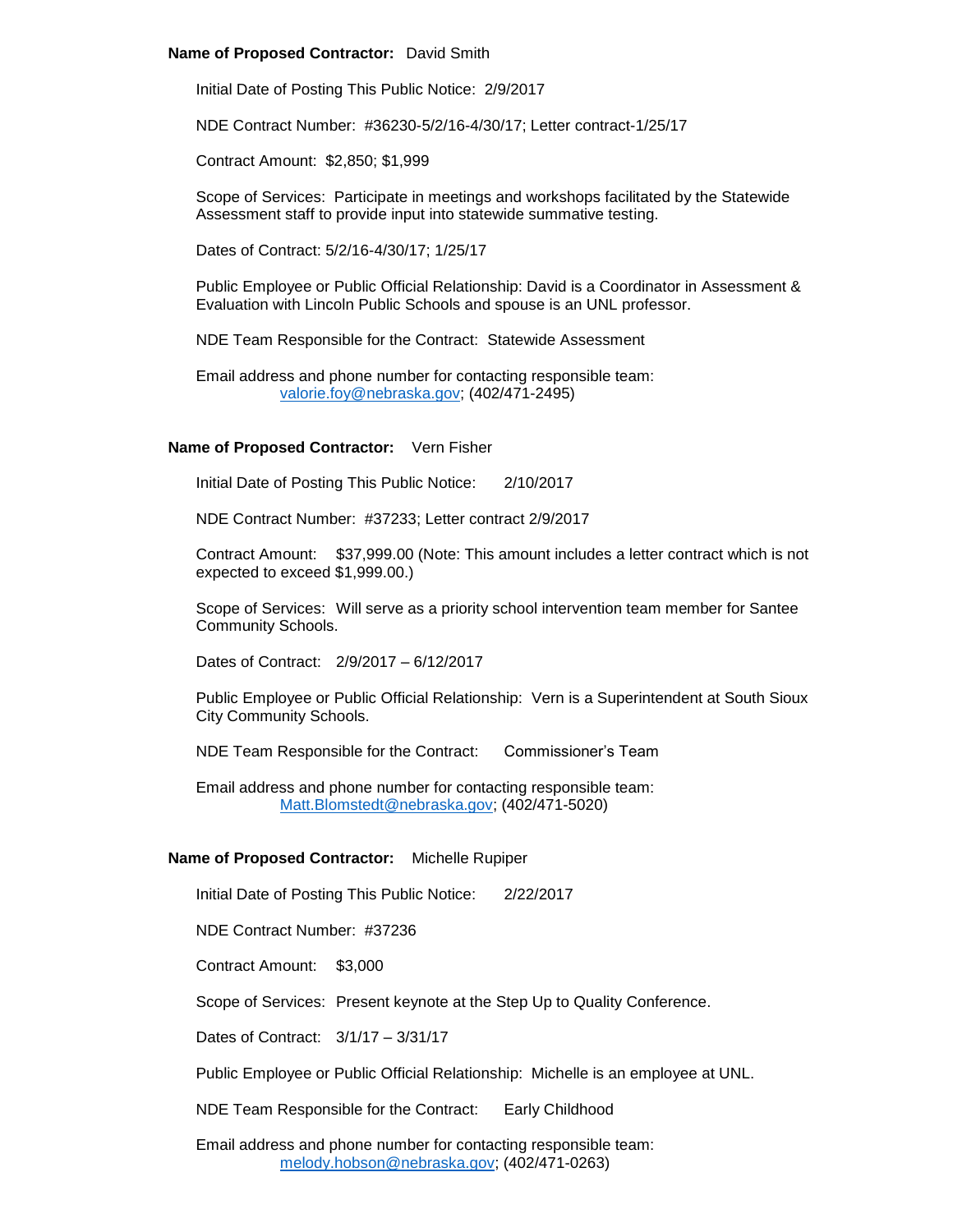#### **Name of Proposed Contractor:** Nebraska FFA Association

Initial Date of Posting This Public Notice: 2/23/2017

NDE Contract Number: 37238

Contract Amount: \$10,000

Scope of Services: Procure the services of conference assistants to assist in the planning and conducting of the state leadership conference.

Dates of Contract: 3/1/17-6/30/17

Public Employee or Public Official Relationship: Board members are employed by school districts as listed below.

> Sarah Knutson, Teacher, Nebraska City Public School AnnaLisa Estrela, Teacher, Ashland-Greenwood Public School Kevin Anderson, Teacher, Lyons-Decatur Northeast Public School Stephanie Mann, Teacher, Crofton Public School Jim Wissenburg, Teacher, Milford Public School Jeff Moore, Teacher, Holdrege Public School Abby Knobbe, Teacher, Boone Central Public School Brandon Grosserode, Teacher, Ansley Public School Dan Scherer, Teacher, Gothenburg Public School Monty Larsen, Teacher, Stuart Public School Tonya Mortensen, Teacher, Medicine Valley Public School Lori Walla, Teacher, Alliance Public School

NDE Team Responsible for the Contract: Cory Epler

Email address and phone number for contacting responsible team: [cory.epler@nebraska.gov;](mailto:cory.epler@nebraska.gov) (402/471-3240)

# **Name of Proposed Contractor:** Nebraska DECA, An Association of Marketing Students

Initial Date of Posting This Public Notice: 2/23/2017

NDE Contract Number: 37239

Contract Amount: \$7,700

Scope of Services: Procure the services of conference assistants to assist in the planning and conducting of the state leadership conference.

Dates of Contract: 3/1/17-6/30/17

Public Employee or Public Official Relationship: Board members are employed by school districts as listed below.

> Ally Gilin, Teacher, Papillion-LaVista South HS Vicki Wiles, Teacher, Omaha Central HS Janet Butler, Teacher, Millard West HS Derek Deaver, Teacher, Scottsbluff HS Sarah Schau, Teacher, Westside HS Mary Janssen, Teacher, Papillion-LaVista HS

NDE Team Responsible for the Contract: Cory Epler

Email address and phone number for contacting responsible team: [cory.epler@nebraska.gov;](mailto:cory.epler@nebraska.gov) (402/471-3240)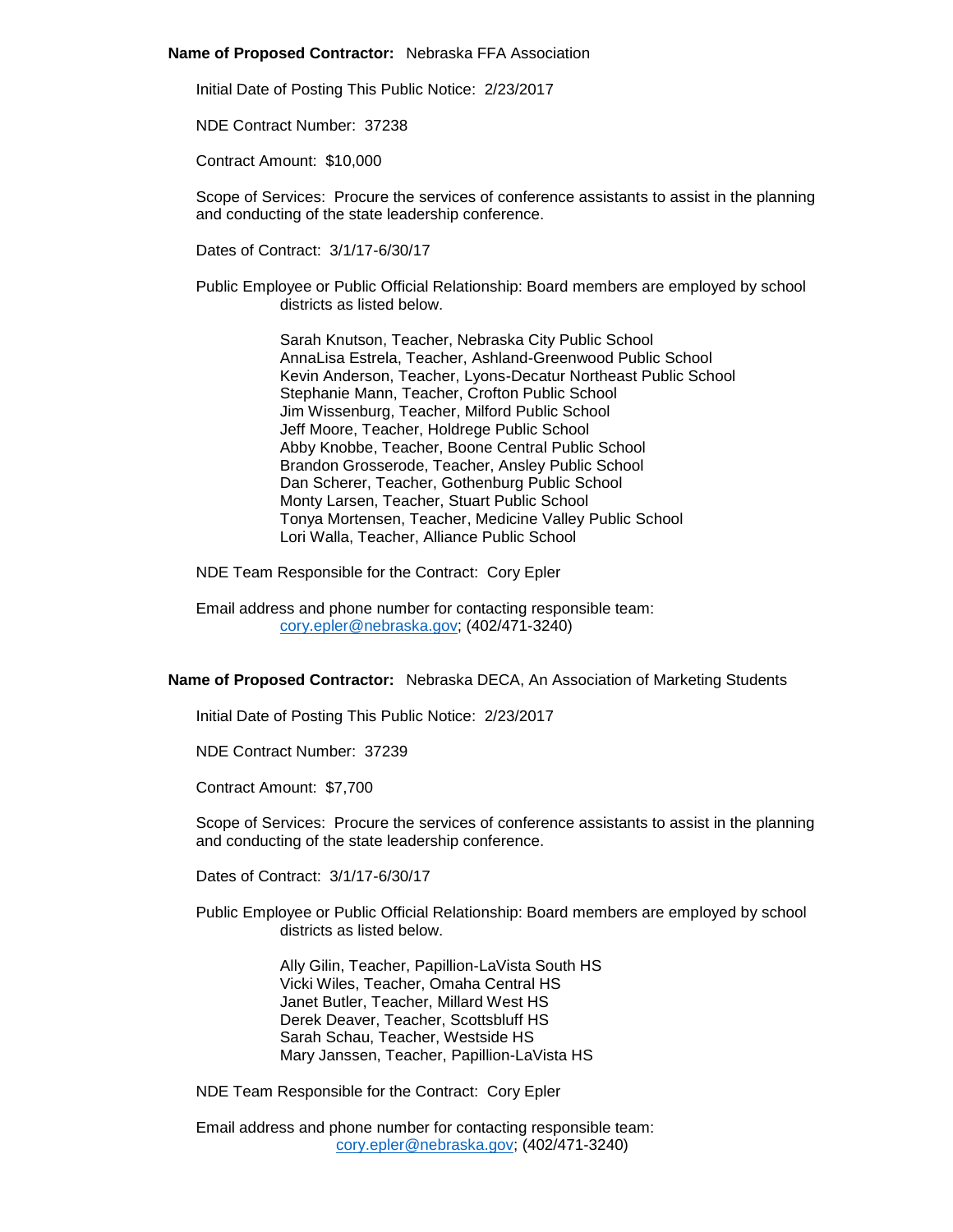# **Name of Proposed Contractor:** Nebraska Association of Health Occupations Students of America

Initial Date of Posting This Public Notice: 2/23/2017

NDE Contract Number: 37240

Contract Amount: \$4,000

Scope of Services: Procure the services of conference assistants to assist in the planning and conducting of the state leadership conference.

Dates of Contract: 3/1/17-6/30/17

Public Employee or Public Official Relationship: Board members are employed by school districts as listed below.

> Deb Ziegler, Teacher, Ralston High School DeLayne Havlovic, Curriculum Supervisor, Omaha Public Schools

NDE Team Responsible for the Contract: Cory Epler

Email address and phone number for contacting responsible team: [cory.epler@nebraska.gov;](mailto:cory.epler@nebraska.gov) (402/471-3240)

## **Name of Proposed Contractor:** Nebraska Future Business Leaders of America

Initial Date of Posting This Public Notice: 2/23/2017

NDE Contract Number: 37241

Contract Amount: \$5,500

Scope of Services: Procure the services of conference assistants to assist in the planning and conducting of the state leadership conference.

Dates of Contract: 3/1/17-6/30/17

Public Employee or Public Official Relationship: Board members are employed by school districts as listed below.

> Dennis Krejci, Teacher, Tri County Jr-Sr High School Josh Hinrichs, Teacher, Southwest High School Dawn Friedrich, Teacher, Wausa High School Jennifer Remmerried, Teacher, Ord High School Brenda Budler, Teacher, Chadron Sr. High School Jan Osborn, Teacher, Sargent High School

NDE Team Responsible for the Contract: Cory Epler

Email address and phone number for contacting responsible team: [cory.epler@nebraska.gov;](mailto:cory.epler@nebraska.gov) (402/471-3240)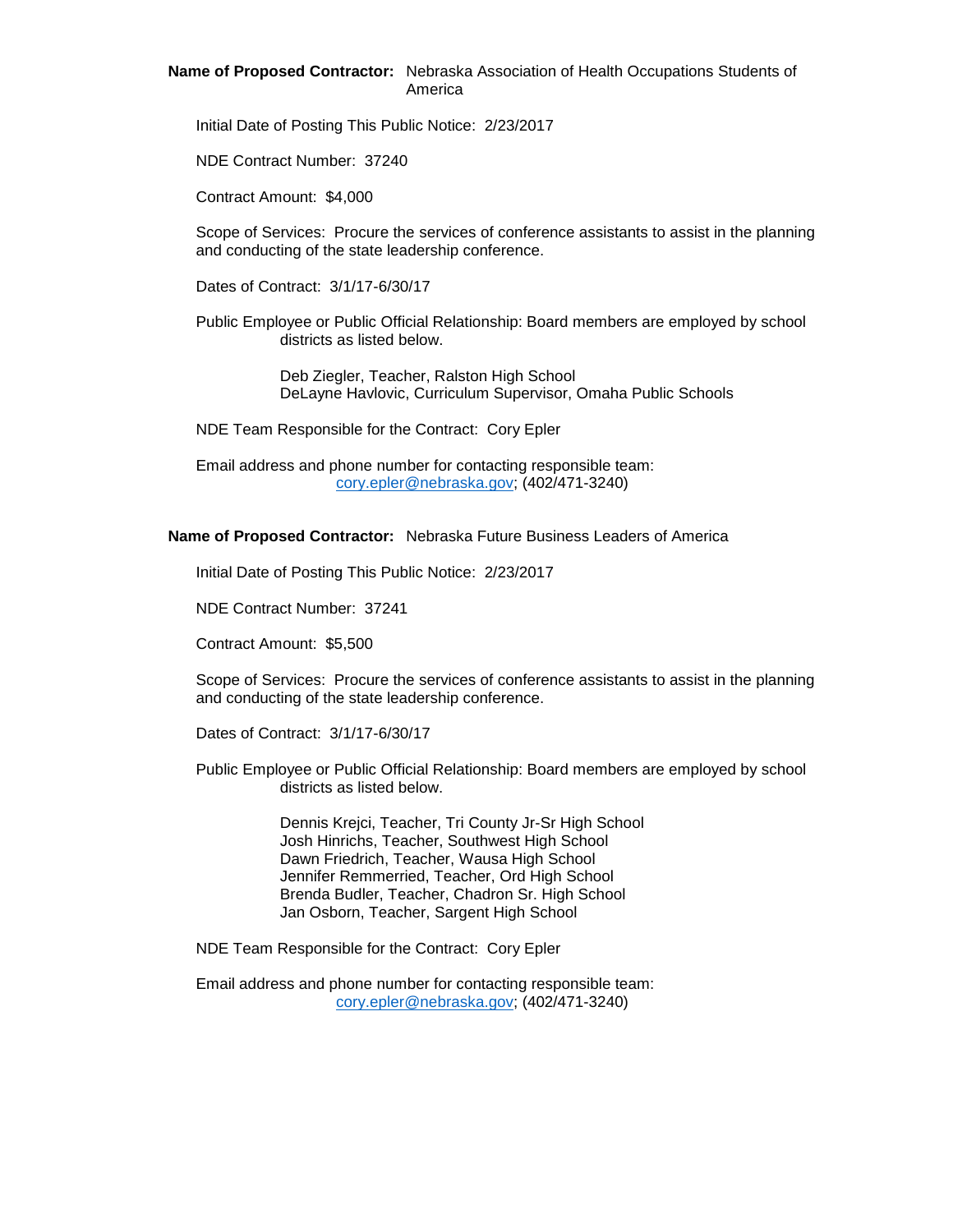## **Name of Proposed Contractor:** Nebraska FCCLA Association

Initial Date of Posting This Public Notice: 2/23/2017

NDE Contract Number: 37242

Contract Amount: \$5,550

Scope of Services: Procure the services of conference assistants to assist in the planning and conducting of the state leadership conference.

Dates of Contract: 3/1/17-6/30/17

Public Employee or Public Official Relationship: Board members are employed by school districts as listed below.

> Suzanne Martin, Teacher, Medicine Valley Public School Teresa Way, Teacher, Lincoln Southwest High School Michelle Galles, Teacher, Wakefield High School Sherry Smith, Teacher, Wheeler Central High School Cathy Kloch, Teacher, Alliance High School Carmen Warner, Teacher, Kearney High School Angie Ehlers, Teacher, Overton High School

NDE Team Responsible for the Contract: Cory Epler

Email address and phone number for contacting responsible team: [cory.epler@nebraska.gov;](mailto:cory.epler@nebraska.gov) (402/471-3240)

**Name of Proposed Contractor:** Nebraska Association of SkillsUSA, Inc.

Initial Date of Posting This Public Notice: 2/23/2017

NDE Contract Number: 37243

Contract Amount: \$3,000

Scope of Services: Procure the services of conference assistants to assist in the planning and conducting of the state leadership conference.

Dates of Contract: 3/1/17-6/30/17

Public Employee or Public Official Relationship: Board members are employed by school districts as listed below.

> Roger Campbell, Teacher, Papillion-LaVista High School Leon Finecy, Teacher, CCC-Columbus Scott Kneifl, Teacher, Papillion-LaVista High School Ed Mills, Teacher, Blair High School Jason Novotny, Teacher, Gretna High School Adam Skrdla, Teacher, Hastings High School Kent Speer, Teacher, Millard Horizon High School Dan Zabel, Teacher, SCC-Lincoln Jesse Zweep, Teacher, Louisville High School Shawn Scott, Administrator, Adams Central School Bill Hitesman, Administrator, CCC-Hastings

NDE Team Responsible for the Contract: Cory Epler

Email address and phone number for contacting responsible team: [cory.epler@nebraska.gov;](mailto:cory.epler@nebraska.gov) (402/471-3240)